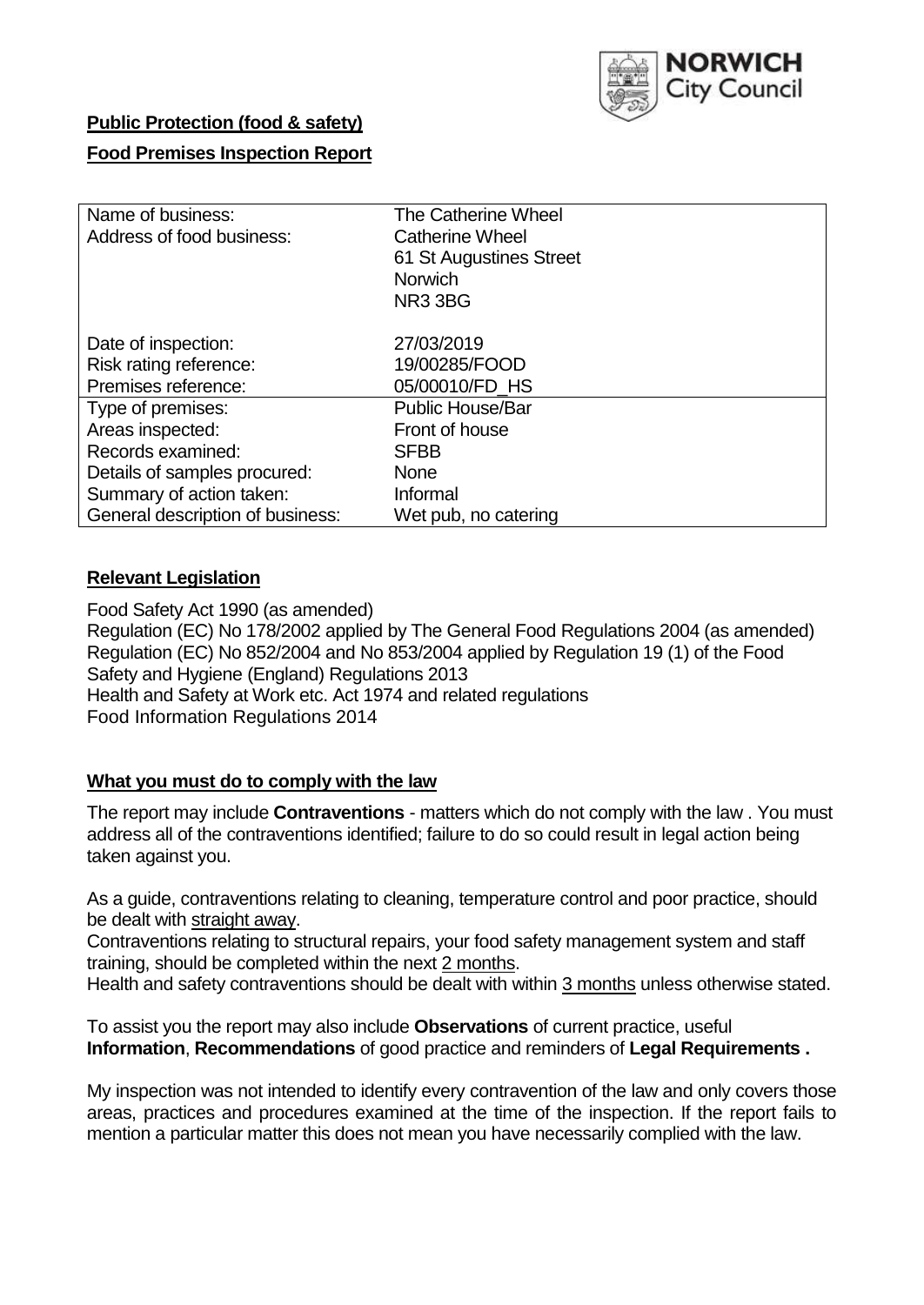# **FOOD SAFETY**

### **How we calculate your Food Hygiene Rating:**

The food safety section has been divided into the three areas which you are scored against for the hygiene rating: 1. food hygiene and safety procedures, 2. structural requirements and 3. confidence in management/control procedures. Each section begins with a summary of what was observed and the score you have been given. Details of how these scores combine to produce your overall food hygiene rating are shown in the table.

| <b>Compliance Area</b>                     |          |                  |           | <b>You Score</b> |                |    |           |    |                |  |
|--------------------------------------------|----------|------------------|-----------|------------------|----------------|----|-----------|----|----------------|--|
| Food Hygiene and Safety                    |          |                  | 0         | 5                | 10             | 15 | 20        | 25 |                |  |
| <b>Structure and Cleaning</b>              |          |                  | 0         | 5                | 10             | 15 | 20        | 25 |                |  |
| Confidence in management & control systems |          |                  | 0         | 5                | 10             | 15 | 20        | 30 |                |  |
|                                            |          |                  |           |                  |                |    |           |    |                |  |
| <b>Your Total score</b>                    | $0 - 15$ | 20               | $25 - 30$ |                  | $35 - 40$      |    | $45 - 50$ |    | > 50           |  |
| <b>Your Worst score</b>                    | 5        | 10 <sup>10</sup> | 10        |                  | 15             |    | 20        |    | $\blacksquare$ |  |
|                                            |          |                  |           |                  |                |    |           |    |                |  |
| <b>Your Rating is</b>                      | 5        | 4                | 3         |                  | $\overline{2}$ |    |           |    | $\Omega$       |  |

Your Food Hygiene Rating is 5 - a very good standard



## **1. Food Hygiene and Safety**

Food hygiene standards are high. You demonstrated a very good standard of compliance with legal requirements. You have safe food handling practices and procedures and all the necessary control measures to prevent cross-contamination are in place. Some minor contraventions require your attention. **(Score 5)**

#### Contamination risks

**Legal Requirement** At all stages of production, processing and distribution, food must be protected from any contamination likely to render it unfit for human consumption, injurious to health or contaminated in such a way that it would be unreasonable to expect it to be consumed in that state.

**Observation** I was pleased to see you were able to demonstrate effective controls to prevent contamination.

**Observation** You do not have a ice machine, but use bagged ice. This is served using tongs.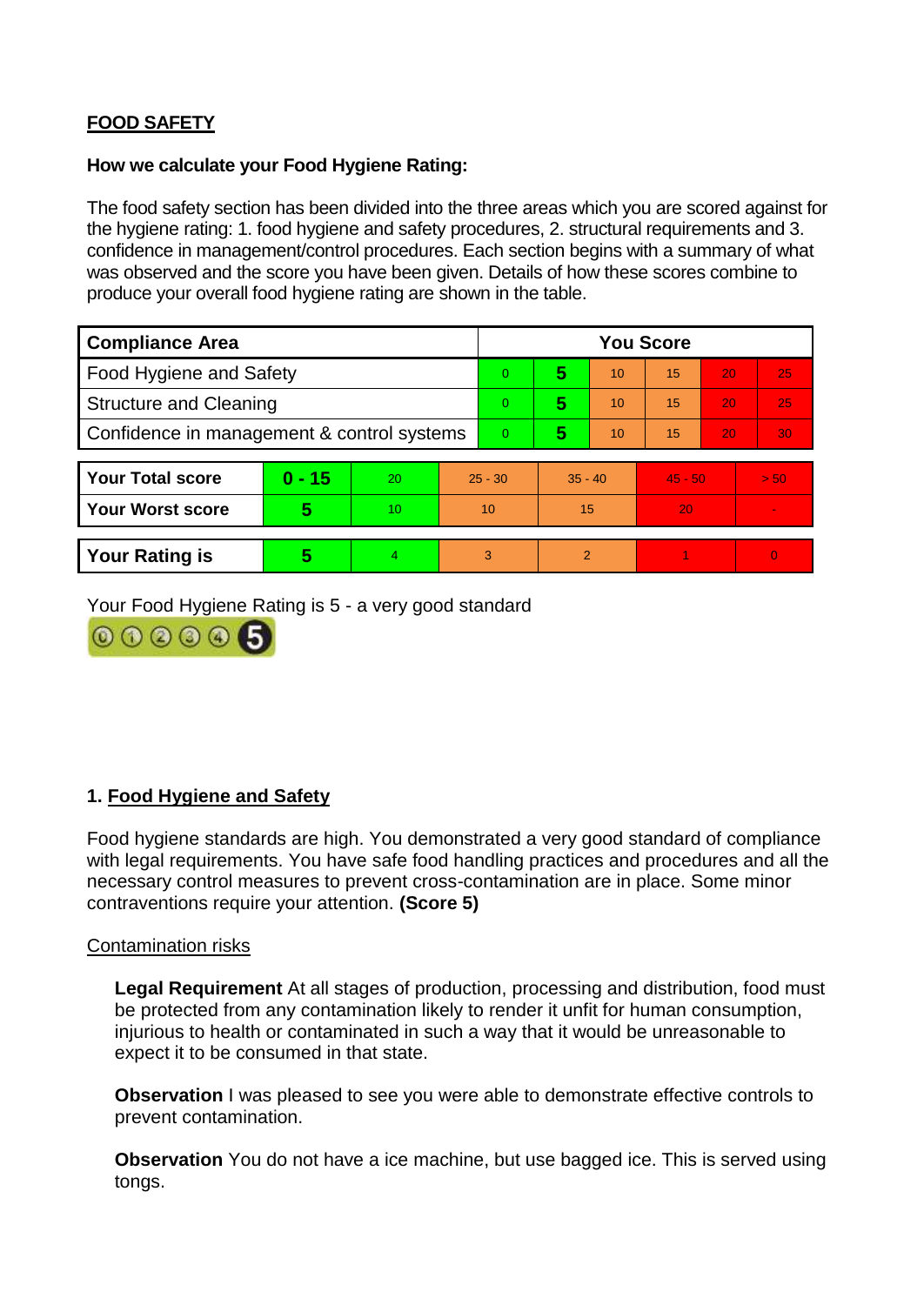#### Hand-washing

**Legal Requirement** Wash hand basins must be provided with hot and cold running water and suitable drainage; soap and a hygienic way to dry hands.

**Recommendation** For extra protection against cross contamination use a liquid soap with disinfectant properties conforming to the European standard BS EN 1499: 1997. This information should be available on the product label or may be obtained from the supplier or manufacturer.

**Observation** I was pleased to see hand washing was well managed.

#### Personal Hygiene

**Observation** I was pleased to see that standards of personal hygiene were high.

## **2. Structure and Cleaning**

The structure facilities and standard of cleaning and maintenance are all of a good standard and only minor repairs and/or improvements are required. Pest control and waste disposal provisions are adequate. The minor contraventions require your attention. **(Score 5)**

## Cleaning of Structure

**Contravention** The following items were dirty and require more frequent and thorough cleaning:

• floor in bar in less accessible areas.

**Recommendation** Your cleaning schedule is there to remind you to clean before an item becomes dirty. If an item is dirty when you go to clean it, increase the frequency of cleaning.

**Observation** The bar had been well maintained and the standard of cleaning was good.

**Observation** The kitchen is no longer in use, and I did not inspect the cellar at this visit.

#### Cleaning Chemicals / Materials / Equipment and Methods

**Recommendation** Disinfectants and sanitisers must at least meet the requirements of one of the following standards: BS EN 1276 or BS EN 13697; or other standards that meet the same conditions and requirements.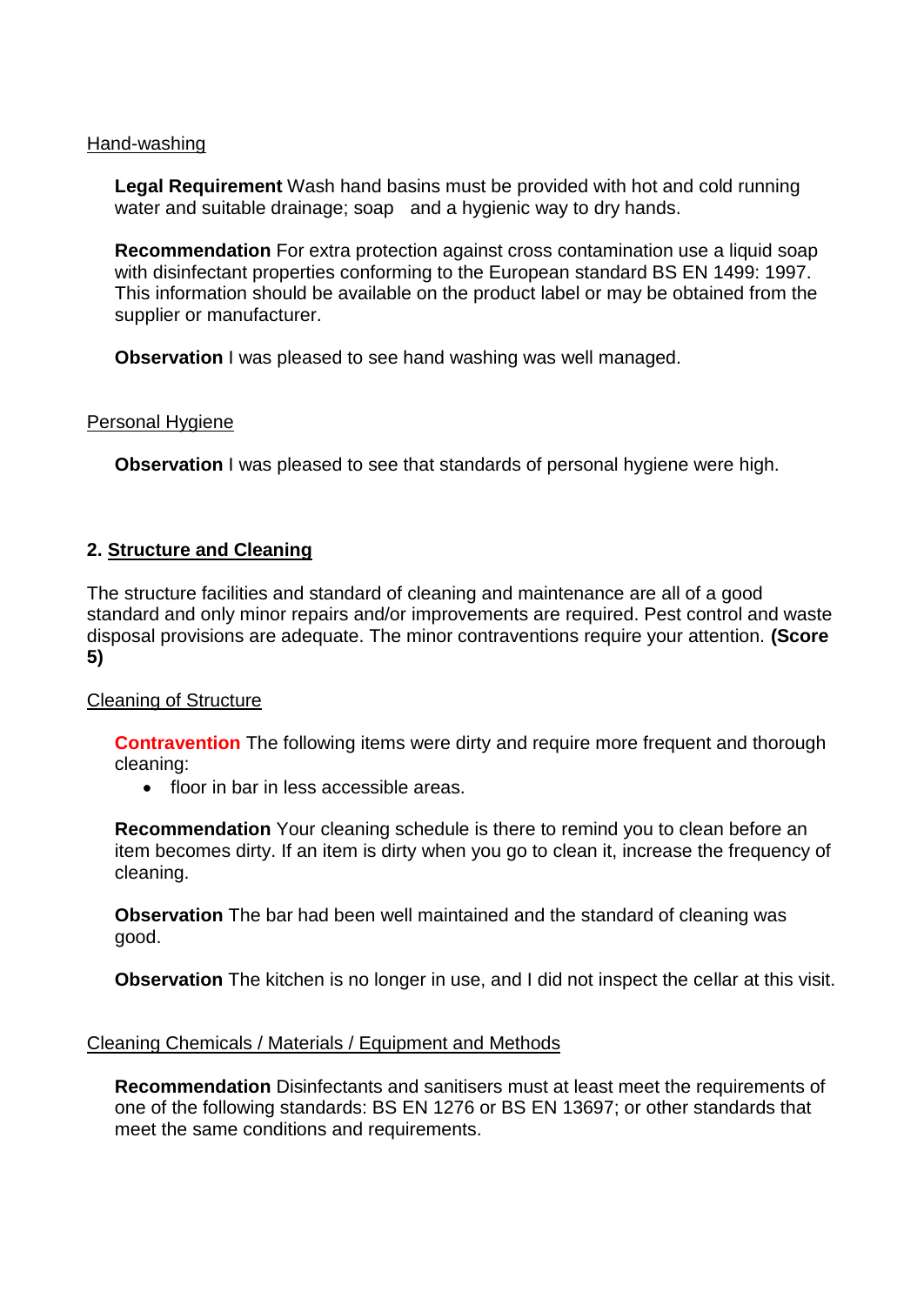**Observation** I was pleased to see that the premises was kept clean and that your cleaning materials, methods and equipment were satisfactory.

## Facilities and Structural provision

**Observation** I was pleased to see the premises had been well maintained and that adequate facilities had been provided.

## Pest Control

**Legal Requirement** The layout, design, construction, siting and size of food premises must permit good food hygiene practices, including protection against pests.

**Recommendation** Ensure staff are trained to recognise the signs of pests and that they undertake regular checks of the premises.

## **3. Confidence in Management**

A food safety management system is in place and you demonstrate a very good standard of compliance with the law. You have a good track record. There are some minor contraventions which require your attention. **(Score 5)**

## Type of Food Safety Management System Required

**Legal Requirement** Food business operators must put in place, implement and maintain a permanent procedure or procedures based on HACCP principles:

- Identify hazards to food.
- Identify the critical limits (what is acceptable and unacceptable).
- Monitor critical control points to ensure critical limits are met.
- Keep appropriate records to demonstrate control measures are effective.

**Information** You can download a Safer Food Better Business pack and refill diary pages from the FSA website: www.food.gov.uk/business-industry/caterers/sfbb

**Observation** Your SFBB/food safety management system was in place and working well. I was confident you had effective control over hazards to food. The catering pack is now a little complicated for your business as you now only operate as a wet pub, with packaged snacks.

## Proving Your Arrangements are Working Well

**Contravention** You are not working to the following safe methods in your SFBB pack::

daily diary.